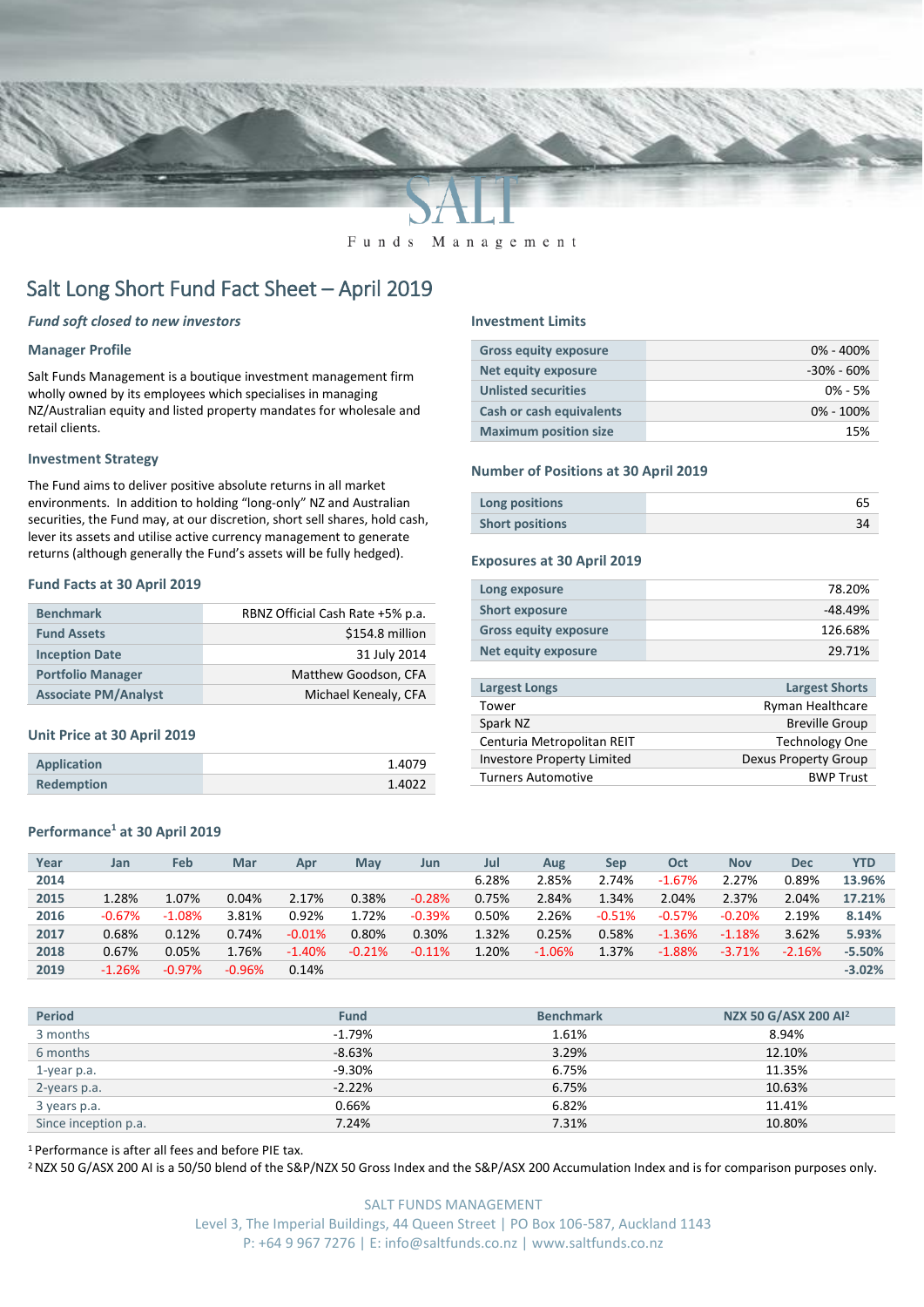Funds Management

## **Country Allocation at 30 April 2019 (Gross Equity Exposure) April 2019 Individual Stock Contribution**



#### **Fund Commentary**

.

Dear Fellow Investor,

The Fund delivered a return of +0.14% after all fees and expenses during the month of April. However modest this may have been, it is something of a relief to turn in a positive number after a run of outs since last October. It could have been considerably better as we were caught by our large short in the late-cyclical Dulux being subject to a left-field takeover bid from Nippon Paint.

Since inception on 30 June 2014, the Fund has now returned +40.22% after all fees and expenses, with thirty-four of the fiftyseven months having had positive returns. While the last few months have been torrid, the Fund's long-term track record remains solid and we believe we are well placed to benefit when this aged bull market comes to its inevitable end.

The NZ forward PE multiple continued on its merry path to the heavens, closing the month at 28.6x. Valuation will matter again one day but as celebrity US fund manager, Jeff Gundlach put it, "we live in a world where a lot of people are changing the rules."

He was referring to the uniqueness and extremity of central bank actions, the very high levels of government debt that would previously have been viewed as unsustainable, and how the rise of populism is seeing the political rules change across Europe and the US, to the point that he thinks violence could be possible in next year's US elections.

It is not just us. NZ is a mere cork bobbing on the ocean of global bullishness. The Australian market ex financials and resources is also at record valuation levels and US valuations are far more expensive than the often quoted 16-17x PE ratios that you may see. These typically exclude the vast component of stock-based compensation and some calculations also exclude loss-making companies.



Other measures point to valuations being at all-time highs. The US market cap/GDP ratio has bounded above its early-2000 Nasdaq bubble highs to sit at circa 1.5x versus the 0.5x it reached post-GFC. This has been a wonderful contrarian indicator for the longterm investor. Similarly, with profit margins being at all-time highs, a cyclically adjusted PE, which moves margins back to long term averages, shows the PE to be in the 1% of its most expensive alltime readings.

Alongside this surge in valuations, equity markets globally have seen dramatic outperformance of "growth" stocks versus "value" stocks. If this continues for much longer, the voluminous academic literature as to why value outperforms over the long run may need to be rewritten.



The chart above shows this phenomenon for the MSCI World indices and it has largely been driven by relative valuation ratios moving rather than earnings forecast divergences between the two groups. According to Soc Gen, the global price-book ratio for value versus growth stocks now has a spread of -2.25x versus longer term averages in the -1.0x region. These phenomena have also played out in Australia and NZ, with the most expensive stocks massively outperforming the cheapest, even though earnings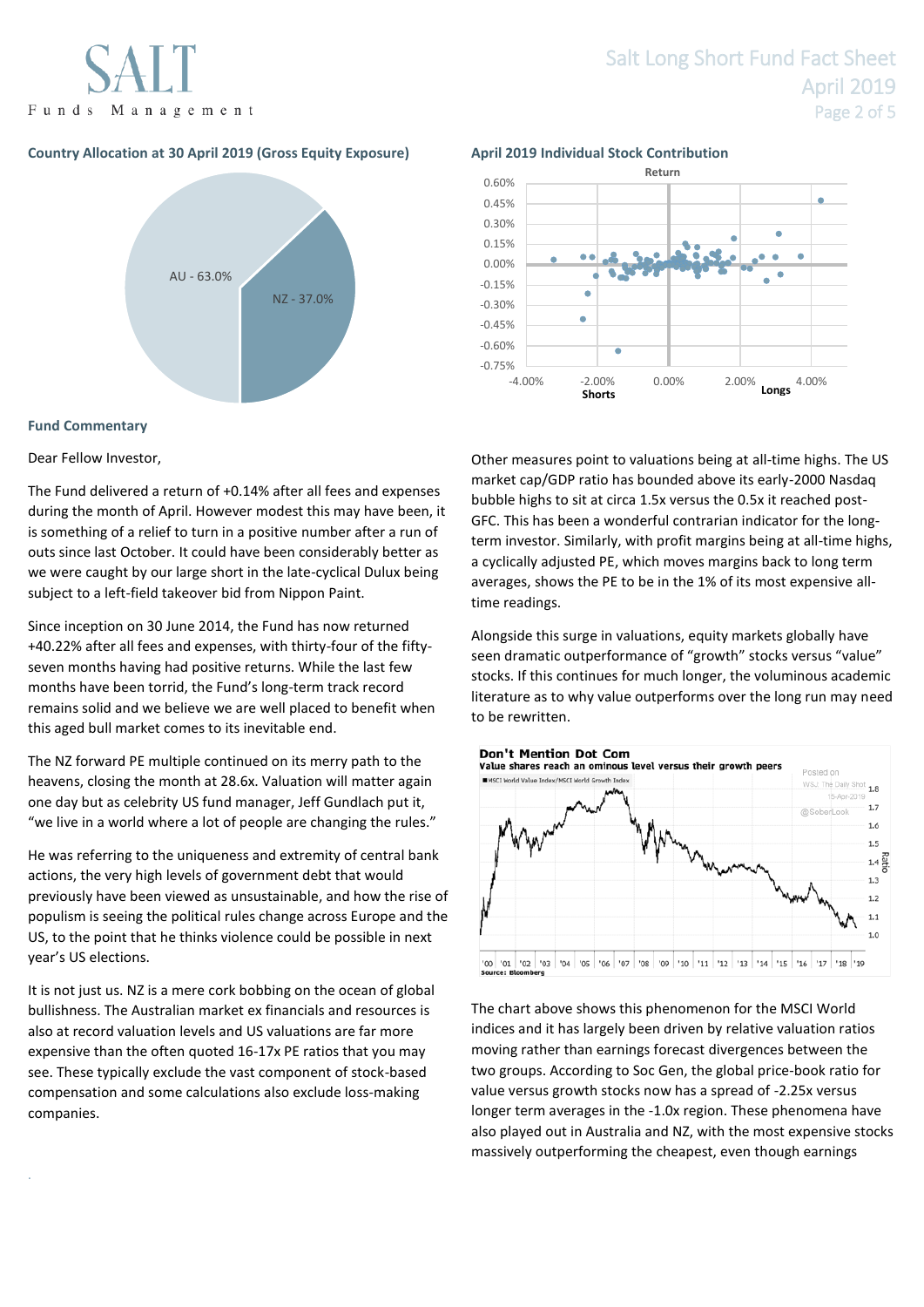

revisions are relatively similar across the two. There has also been an added bias to large stocks sharply outperforming smaller stocks in our markets. At end of April in NZ, while the average forward PE was 28.6x, the median was 17.2x on FNZC numbers.

These factors really picked up in the Australian and New Zealand markets in the second half of 2018 and have been a key reason for the difficulties that the Fund has faced since October, after 4.5 years of consistently positive performance. We will stick to our knitting given the extreme divergences that have now been reached.

Unsurprisingly, there have been a plethora of index changes and transition portfolios in the Australian market as short term money flows follow performance and valuation-oriented managers have lost ground to passive and momentum managers. Names such as Pacific Current and QMS Media have been large holdings for us and have been particularly weighed down by these effects, which we think have now largely washed through. Anecdotally, when major portfolio changes such as these occur, we have always found it is five minutes to midnight in terms of a certain style outperforming.

If you woke up from a 20 year coma and were told that GDP growth is modestly positive in the low 2% region, that CPI inflation is at about its 20 year average across the OECD, that US government debt is approaching 90% of GDP, that total Chinese debt exceeds 300% of GDP but that over \$10trn of debt globally trades with a negative yield, you would be popped into a straightjacket faster than you could say "wibble".

However, this is the world we live in and the rules have changed for now. The Chicago Fed Financial Conditions Index shown below uses a range of financial market indicators and shows we are at record levels of looseness – this at a time of record low unemployment and economic slack.



The current central bank dogma is that 2% average inflation over the cycle is a good thing and that they have the interest rate and QE tools to make this happen. We are not so sure that the expectations-based models that served central banks in beating down the inflation demon in the 1980's and 1990's work so well in reverse. Japan has had many years of zero and negative interest rates but inflation is nowhere to be seen. Even if we acknowledge that their demographics make this a special case, it is far from clear that central banks are doing anything other than pushing on a piece of string.

Does the difference between 1% and 2% inflation even matter? They are also fighting into the headwind of technological progress where major "hedonic price adjustments" have kept measured inflation down by allowing for product innovation. For example, according to the US Bureau of Labour Statistics and St Louis Fed, car price inflation from 1994 to 2018 was zero even though the average headline car price has more than doubled! Until or unless wage inflation picks up strongly and feeds through into prices, it seems we will be stuck in this current paradigm.

However, central banks are clearly having an impact in fostering dangerous financial market bubbles in a world where they seem to have a far greater impact on asset prices than they do on inflation outcomes. With central banks seemingly committed to their strategy, and with growth and inflation outcomes being tepid around the world, this looks and feels very much like a soft landing, albeit one that is at very high levels of leverage. For now, this has seen financial markets embrace the re-emergence of goldilocks.

How could this end? Leverage may provide the answer. Deutsche Bank put out an interesting piece arguing that the combination of ultra-loose monetary policy together with greater financial sector regulation post 2008 has seen the transmission channel for leverage move from the financial sector to the wider corporate sector. US financial sector leverage has fallen from 120% to 80% of GDP but non-financial corporate debt has risen from 90% to 120%. This has resulted in more than 50% of investment grade bonds in the US being BBB- rated and therefore just one step from being very sharply sold off in the event of any downgrade. We would note however that this high corporate leverage seems to be much more of a factor globally rather than in NZ and Australia.

Relating all this back to equity markets, investors have now grown confident that central banks have their backs. In practical terms, this means that valuations are implicitly using current levels of ten year bond yields rather than longer term averages. We currently use a 3.7% risk free rate in all our DCF valuation models. If we were to buckle to the idea that rates stay low forever (while revenue and earnings growth is somehow unaffected), moving to a 2.0% risk free rate would see the NZ market PE of 28.6x become "fair". Personally, I want to be paid a far higher price than that to take equity risk.

In trying to provide uncorrelated returns to booming long-only equities, we are naturally contrarian and have been struggling mightily from the short side as we position for this state of affairs to end. Interestingly, the two major sell-offs over the last 18 months have both been sparked by market fears of a paradigm shift where central banks no longer have investors' backs.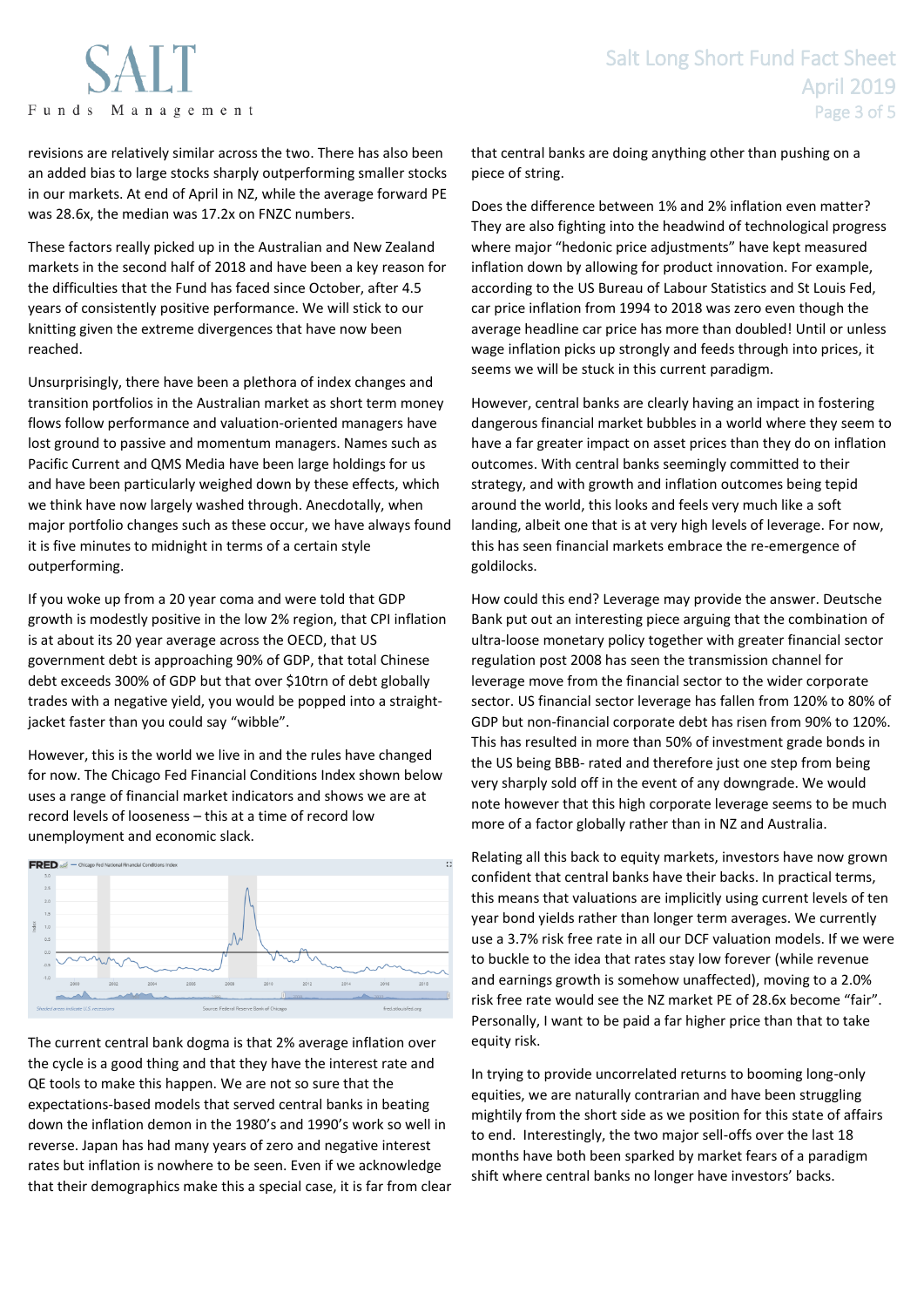

The short-lived sell-off in February 2018 seems to be largely remembered as a time when the quants were lined up against a wall, with those who were shorting the VIX being particularly hard hit. However, the initial catalyst was two unexpectedly strong wage and price inflation readings that sparked fears that the Fed would remove the punch-bowl. Similarly, the somewhat deeper correction in the fourth quarter of 2018 was sparked by the actuality of the Fed taking a much more hawkish stance, only for them to promptly reverse it in January this year. Similarly, the ECB and the Chinese central banks have pulled right back on their former tightening plans.

Put all this together and what it tells us is that valuation ratios are at extreme levels but they don't matter for now. All that seems to matter is central bank policy and the continuation of ultra-low interest rates and the willingness of investors to suspend disbelief and keep assuming that earnings will grow at the same old rate. The common factor behind the two sharp risk-off episodes in 2018 was a fear that central banks would tighten but this does not mean the next war will be the same as the last war. We are certainly wary of central bank policy but we are also wary of other factors such as leverage and disappointing earnings leading to a market reversal.

Returning to the performance of the Fund in April, the return of +0.14% saw our longs do well in a rising market with a return of +1.85%, while our shorts unsurprisingly hurt us, detracting -1.67%. Our "winners to losers" ratio turned around to a highly acceptable 55%, which is what we typically achieved prior to the extraordinary market movements in recent months.

Our largest headwind was extremely frustrating in that we were wrong for all the right reasons with our short in Dulux (DLX, +32%), which surged on a takeover bid at a very high price from Nippon Paint. There is a very robust relationship between house sales and housing renovations that operates with a 12-month lag. House sales have plunged and we view analysts' forward outlook for DLX as being far too optimistic. When do you normally paint the inside and outside of a house? Often, just before or after you buy or sell it. In addition, there has always been a modest danger that DLX has very strong shelf-space in Bunnings and that this could be vulnerable to being chipped away at if/when competitors began to demonstrate a more compelling sell-through. The left-field takeover bid knocked 0.64% from our performance.

The second largest detractor was a relatively large short we have built up in Breville Group (BRG, +18%) which seems to be on the buying list of every momentum and quantitative fund in Christendom. BRG is a solid company with a strong product pipeline manufacturing and distributing coffee machines, juicers and an array of other kitchen appliances. They have interesting upside from their entry into the German coffee market and delivered a good result back in February (when we had no position). However, they have soared 72% since then, despite

earnings upgrades being modest. BRG is now on a consensus Jun19 PE ratio of 35.1x, with EPS growth of 12-13% being forecast thereafter. Their history in recent years demonstrates that while they are a quality player in their segment, they are far from immune to the vicissitudes of product cycles and retail conditions. We shorted a little too early but this is a classic example of just how overbought high multiple companies have become in the current market.

The third headwind of note is a name that has frequently appeared here in the form of our short in Technology One (TNE, +10%). TNE is now on a forward PE of 48x which strikes us as rather excessive for what is a traditional software business which writes and implements IT solutions for enterprises across areas such as HR, financials, supply chain etc. They have changed their reporting to effectively repackage their traditional contracts to be presented on a SaaS basis. In case there is any doubt, the word count for "SaaS" in their annual report came in at 124! For now, investors seem to have bought that superficial change. Management have previously been sellers of shares at far lower levels and we also worry that their accounts show significant services that have been paid for but not yet carried out, with this gap growing sharply over the last year. Whether this reflects true business growth or a possible bringing forward of future sales remains to be seen.

The largest positive contributor was our large long in Tower (TWR, +11%) which rebounded sharply from its weakness in March, when it was removed from the FTSE/ Russell Global Small Cap Index. We have written at length about TWR in the past but see it as being on a PE of circa 11x and offering years of double-digit earnings growth as it dramatically lowers costs and gradually gains market share. In the short term, we view TWR as being on track for a very strong result in late May, while the 19.9% stake of Bain & Co will ultimately be resolved one way or another.

The second largest winner was our long-held long in Turners (TRA, +6%) who pleasingly reiterated FY19 guidance and talked to improved trading during the current fourth quarter. Overall conditions are clearly still not easy but we remain attracted to their leading position in the huge and very fragmented used car market. TRA trades well below our in-house Discounted Cash Flow valuation which cross-checks against a forward PE of 9x with solid medium-term growth.

The third standout was our relatively large long in Bingo Industries (BIN, +10%) whose volatility has made it a frequent flyer in these pages. The world changes for the East Coast waste industry on 1 July with the introduction of the Queensland waste levy, and unlike some nay-sayers, our industry feedback gives us confidence that sizeable price increases will occur for waste disposal in NSW. These will be positive for BIN given their powerful position in recycling stations and landfills. More generally, we expect FY20 to be a very strong year for them as they have a full year of the Dial-A-Dump acquisition, the opening of Patons Lane for all the year